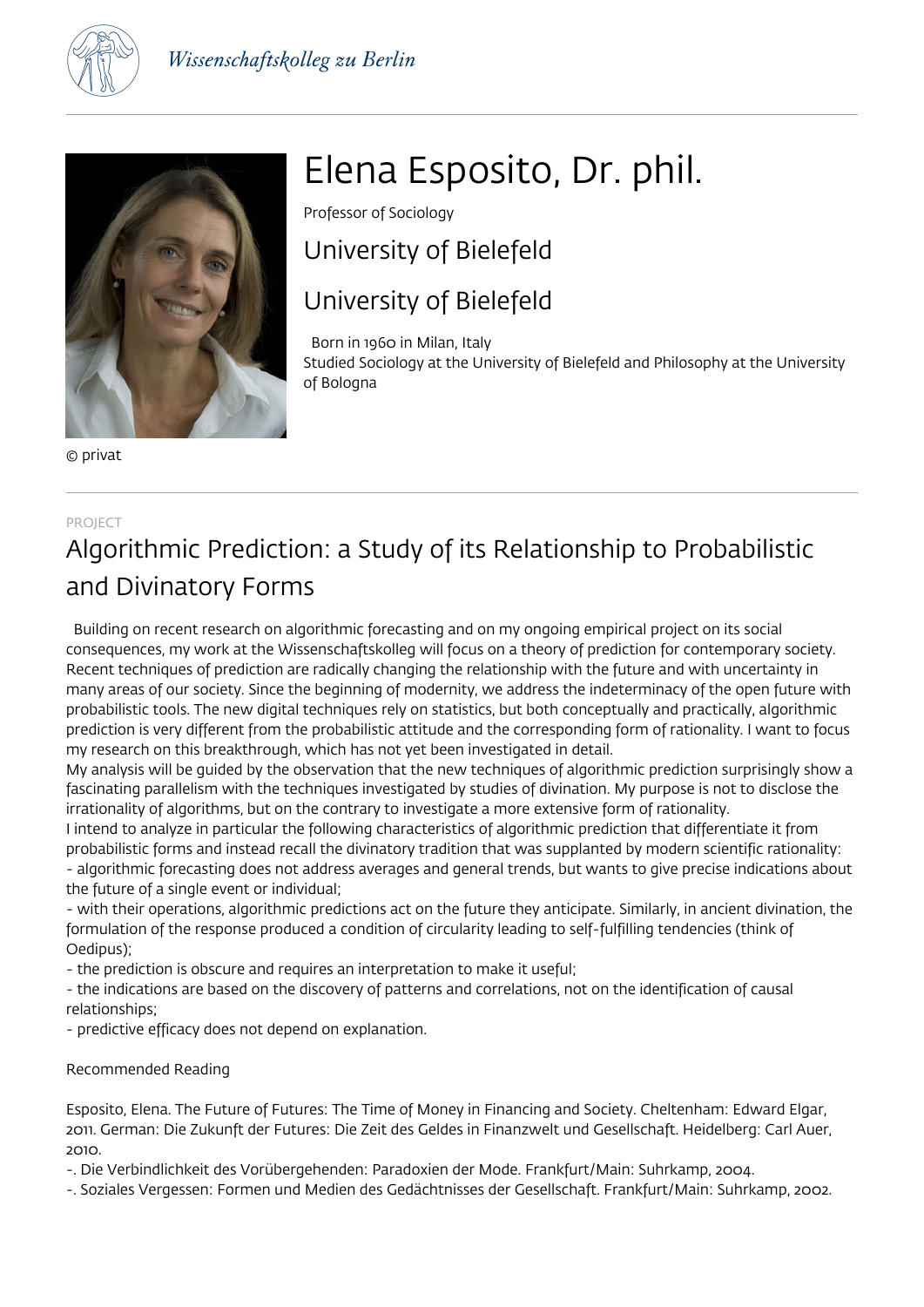## Systemic Integration and the Need for De-Integration in Pandemic Times

 The present condition of social isolation makes most of us aware of the value of sociality - which we lack. But society is not only sociality, and in the Covid emergency we perceive it as global interconnectedness that makes the crisis spread from one geographical area to another and between different fields of society.

The common response to a global emergency is a call for harmonization - the idea that we should "tighten up." In sociology, this reference to unity and coordination is discussed as integration. I will argue, referring to systems theory, that the problem of our functionally differentiated society is not lack of integration, but rather an excess of integration. When there are difficulties in one area of society, all others are forced to make serious adjustments. In dealing with threats that come from the environment, the opportunities for rationality in society lie in the maintenance and exploitation of differences, not in their elimination.

I will discuss this hypotheses dealing with integration on three levels:

1) the consequences of the emergency on the relationships between different fields (or partial systems) of society: systemic integration;

2) the effects of the pandemic on the conditions of inclusion and exclusion of individuals in society: social integration;

3) the spread of the emergency in all regions of the world and the consequences for globalization: geographical integration.